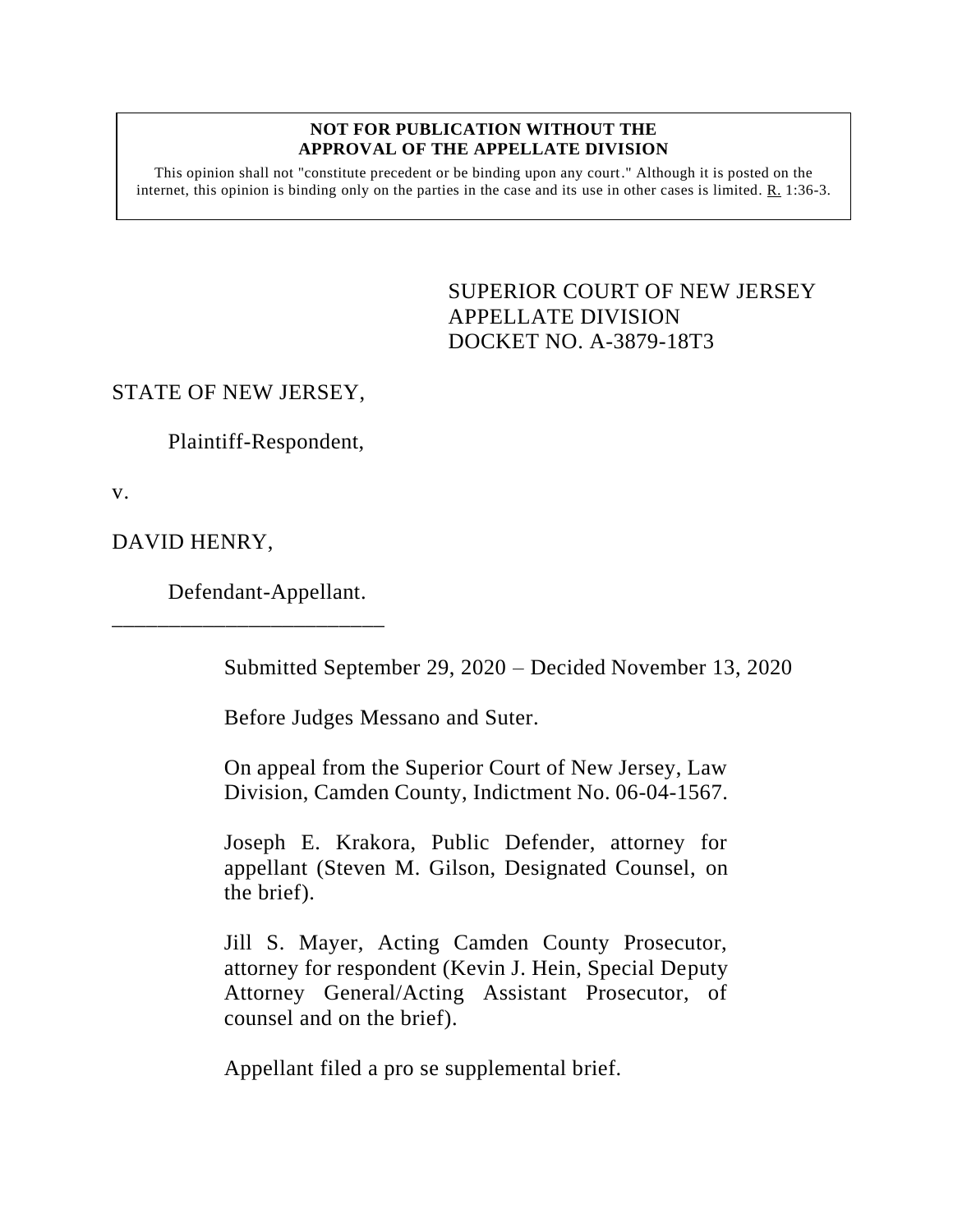## PER CURIAM

A jury convicted defendant David Henry of the lesser-included offense of aggravated manslaughter in the death of his wife, Jacqueline, and the court sentenced him to a twenty-two-year term of imprisonment with an eighty-fivepercent period of parole ineligibility. At trial, the State's medical examiner, Dr. Paul J. Hoyer, concluded that Jacqueline died as the result of ligature strangulation. State v. Henry, No. A-5663-07 (App. Div. Apr. 15, 2011) (Henry I) (slip op. at 17).<sup>1</sup> Defendant told investigators that he and his wife were alone in their home when he "heard a 'loud crash[]'" and discovered his wife lying on the floor gasping for air. Id. at 2–3. The defense expert, Dr. Karl O. Schwarz, opined that even though Jacqueline was still alive when emergency medical responders arrived and no ligature was found by authorities at the scene, Jacqueline died as the result of a "self-inflicted hanging," part of an "autoerotic" episode in which a person "enhance[s] sexual feeling by depriving themselves

<sup>&</sup>lt;sup>1</sup> Although citing an unpublished opinion is generally forbidden, we do so here to provide a full understanding of the issues presented and pursuant to the exception in Rule 1:36-3 that permits citation "to the extent required by res judicata, collateral estoppel, the single controversy doctrine or any other similar principle of law[.]" See Badiali v. N.J. Mfrs. Ins. Grp., 429 N.J. Super. 121, 126 n.4 (App. Div. 2012), aff'd, 220 N.J. 544 (2015).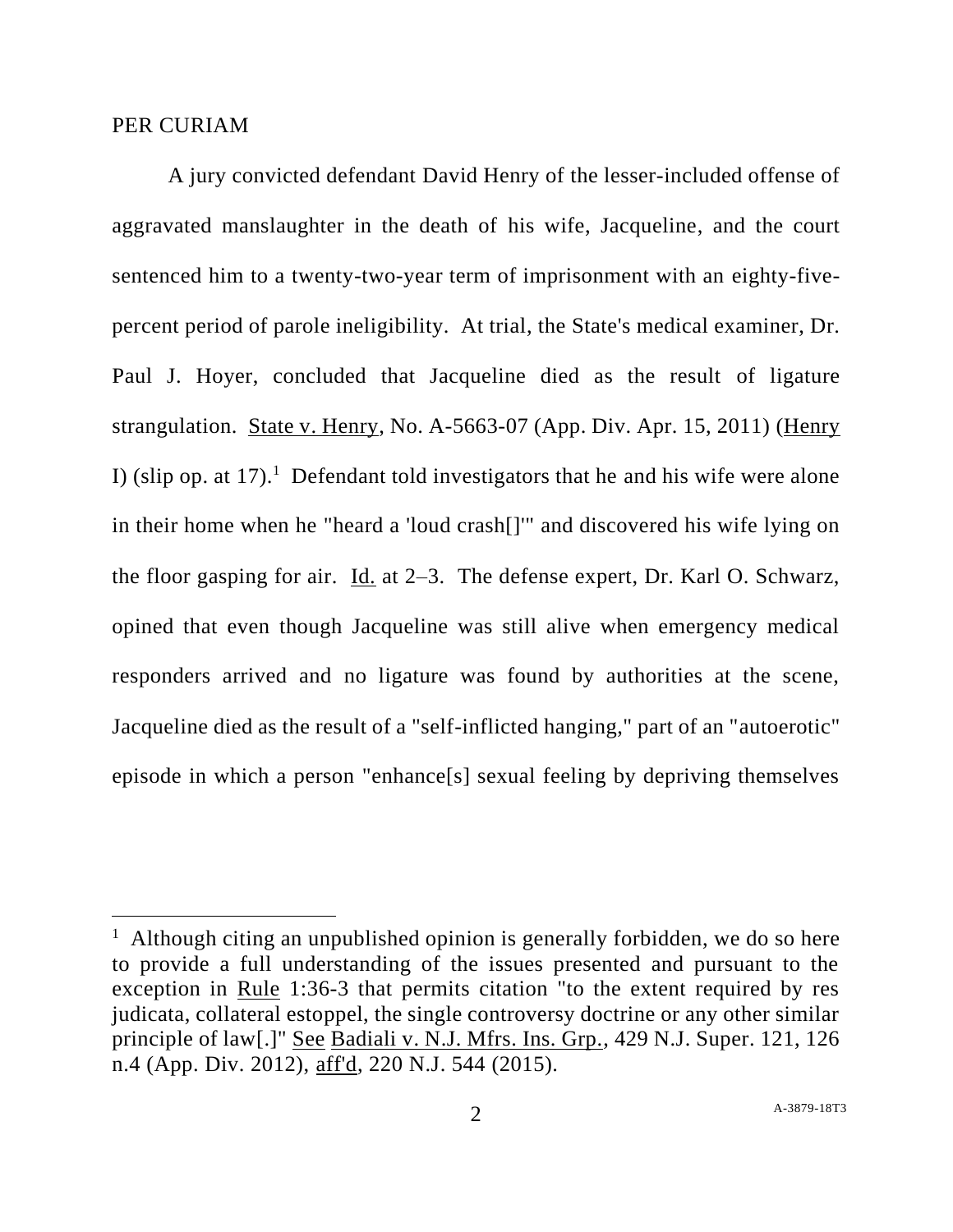of oxygen." Id. at 17 (alteration in original). We affirmed defendant's conviction and sentence on direct appeal. Id. at 2.

Defendant filed a timely petition for post-conviction relief (PCR) alleging various claims of ineffective assistance of counsel (IAC). State v. Henry, No. A-0212-14 (App. Div. June 14, 2016) (Henry II) (slip op. at 4). The PCR judge, Edward J. McBride, Jr., rejected the arguments made by appointed PCR counsel and defendant in a pro se supplemental brief, and he denied the petition. Id. at 5–6. Defendant appealed, and, as part of a pro se supplemental appellate brief and appendix, he supplied an affidavit from Dr. Schwarz, dated March 17, 2015, more than seven years after trial. Id. at 6–7. Dr. Schwarz stated that he had many disagreements with defense counsel and suffered from various medical ailments and depression at the time of trial. Id. at 7. Most importantly, Dr. Schwarz

> asserted that he continued to review the case with colleagues at the National Institute of Forensic Medicine in Israel and came to the conclusion that Jacqueline's death was accidental. He opined that Jacqueline "fainted and collapsed into the sharp end of a bookcase, precipitating a fatal vasovagal reflex. This accidental blow to the neck activated the vagal nerve and caused her heart rate and breathing to slow down." Schwarz claimed that "[d]ue to the continuing evolution of forensic science and the complexity of the forensic findings in this case, it was impossible to render proper expert forensic assistance at trial." Finally, Schwarz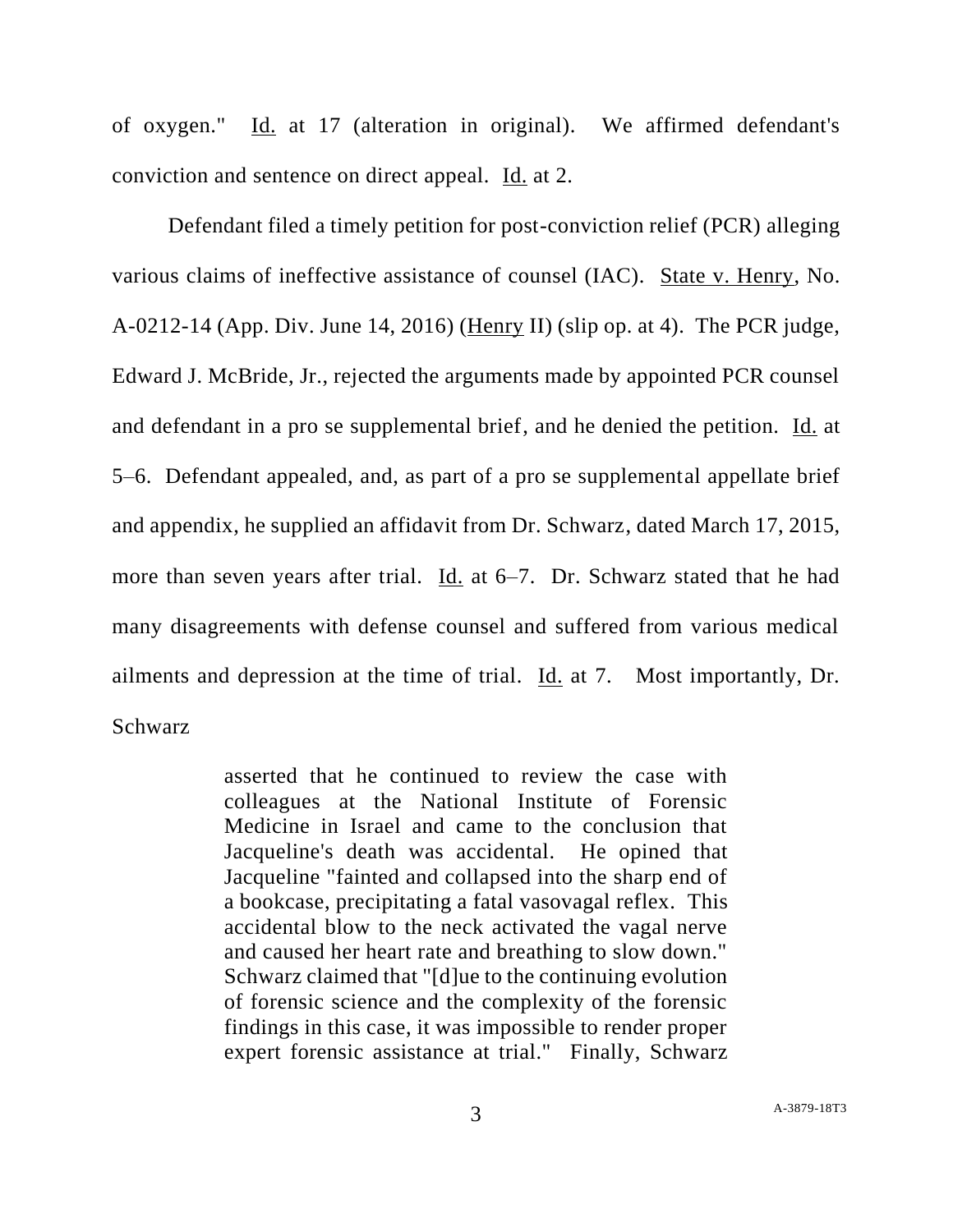asserted that "[n]one of this information was available prior to [defendant's] trial[,]" and "[n]either the State's expert nor the defense[] expert alone could adequately address the complexity of the forensic findings in this case without peer review, which did not occur until after the trial."

[Id. at 7–8 (alterations in original).]

Noting the affidavit was never presented to Judge McBride, we remanded

the matter

so that the . . . judge may consider [Dr.] Schwarz's affidavit and whether, in conjunction with the entire record, defendant has established a prima facie case for PCR limited to 1) his IAC claim regarding [Dr.] Schwarz's trial testimony and 2) defendant's request for a new trial based upon "newly-discovered evidence."

[Id. at 14.]

In all other respects, we affirmed the denial of defendant's PCR petition. Ibid.

On remand, Judge McBride consider oral argument and concluded in a thorough written opinion that defendant failed meet the standards for a new trial based on newly discovered evidence. Citing the tripartite test enunciated by the Court in State v. Carter, 85 N.J. 300, 314 (1981), Judge McBride concluded that Dr. Schwarz's new theory of the cause of Jacqueline's death was merely a "newly[-]formed, self-contradictory opinion[,]" and there was no support for Dr. Schwarz's claim that peer review was unavailable at an earlier time. The judge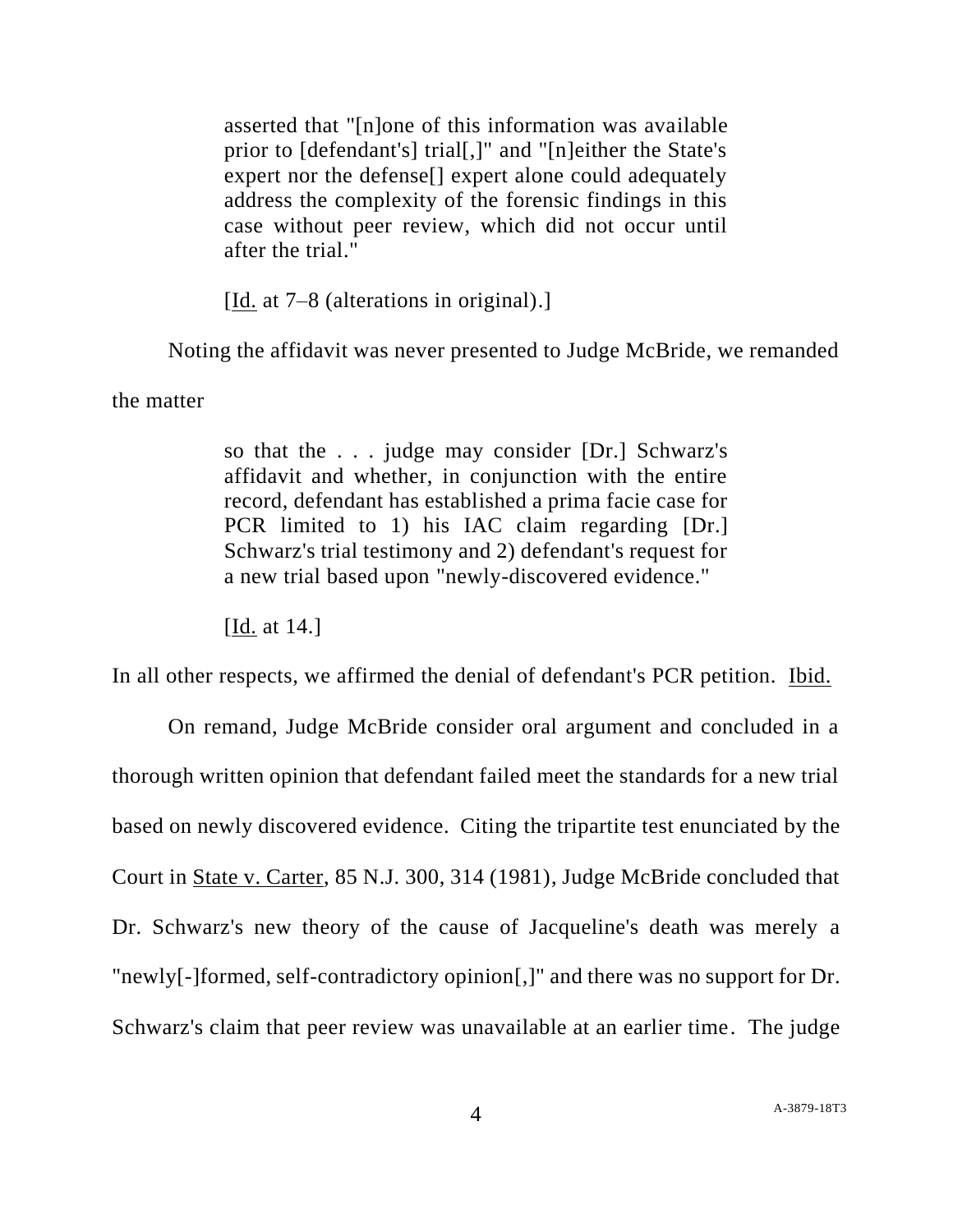found that unlike the "detailed, exhaustive affidavit" supplied on PCR by the defendant in State v. Behn, 375 N.J. Super. 409 (App. Div. 2005), Dr. Schwarz's affidavit failed to demonstrate that "the peer review that prompted [him] to second-guess his [trial] opinion was 'not discoverable by reasonable diligence' before trial." The judge also concluded that the new theory as to the cause of Jacqueline's death, even if presented to the jury, would not have altered the outcome of the trial. Judge McBride also addressed and rejected the remaining IAC claims relating to trial counsel's interactions with Dr. Schwarz and the doctor's medical condition during trial. However, the judge determined that Dr. Schwarz's claim that the "unusual forensic opinion he presented at trial had never been subjected to peer review beforehand[,]" and whether defense counsel was aware of this, required an evidentiary hearing.

At the hearing, the State called trial counsel as its sole witness; defendant did not testify, nor did he call any witnesses or supplement Dr. Schwarz's affidavit. Trial counsel, a certified criminal trial attorney, testified at length about his experience, the amount of time he spent preparing a defense, and his retention of Dr. Schwarz as an expert. Counsel explained that he initially developed a working relationship with another expert who indicated a familiarity with similar cases where people had fallen, suffered bruising, and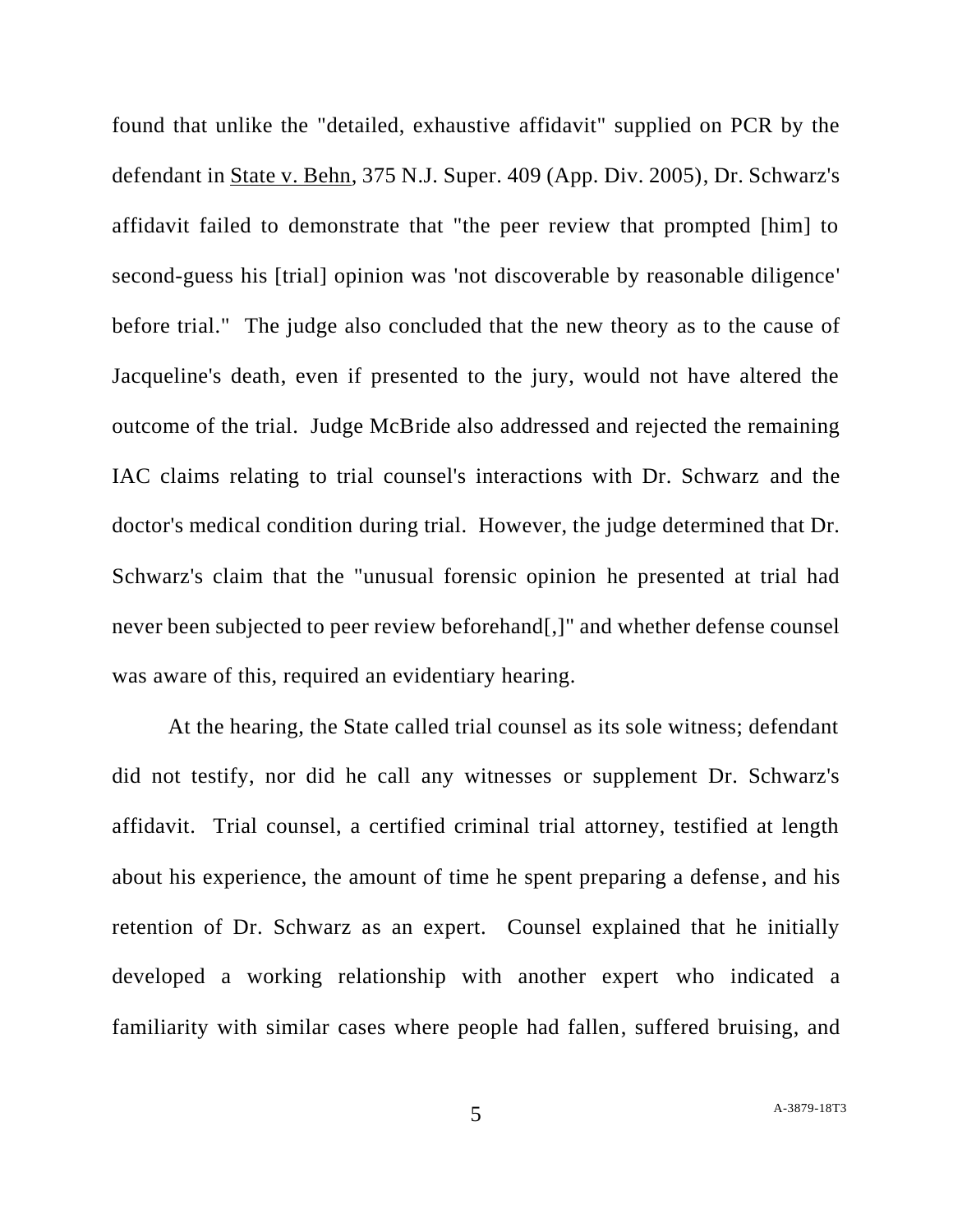died. However, after working on the case for several months, that expert advised counsel that he could no longer offer such an opinion at trial because the bruising on Jacqueline's neck indicated strangulation.

Counsel discovered Dr. Schwarz's name while researching cases involving ligature strangulation and contacted an attorney who had used the doctor as an expert. She recommended Dr. Schwarz to trial counsel, and he retained the doctor. After the doctor concluded Jacqueline's death may have resulted from autoerotic activity, counsel attended a seminar in Las Vegas where noted forensic scientists discussed the topic. Trial counsel discussed Dr. Schwarz's theory with other lawyers and recalled that none criticized the strategy. While he admitted never asking Dr. Schwarz if his theory had been "peer reviewed," counsel had thoroughly reviewed the doctor's resume and knew he had qualified as an expert at other trials. In the end, counsel concluded calling the doctor as a witness could create reasonable doubt at trial, and, he noted that the jury acquitted defendant of murder and found him guilty of the lesser-included crime of aggravated manslaughter.

In a comprehensive written opinion, Judge McBride explained that he found trial counsel's testimony "credible in all respects." Recounting some of the testimony, the judge concluded counsel's decision to call Dr. Schwarz as a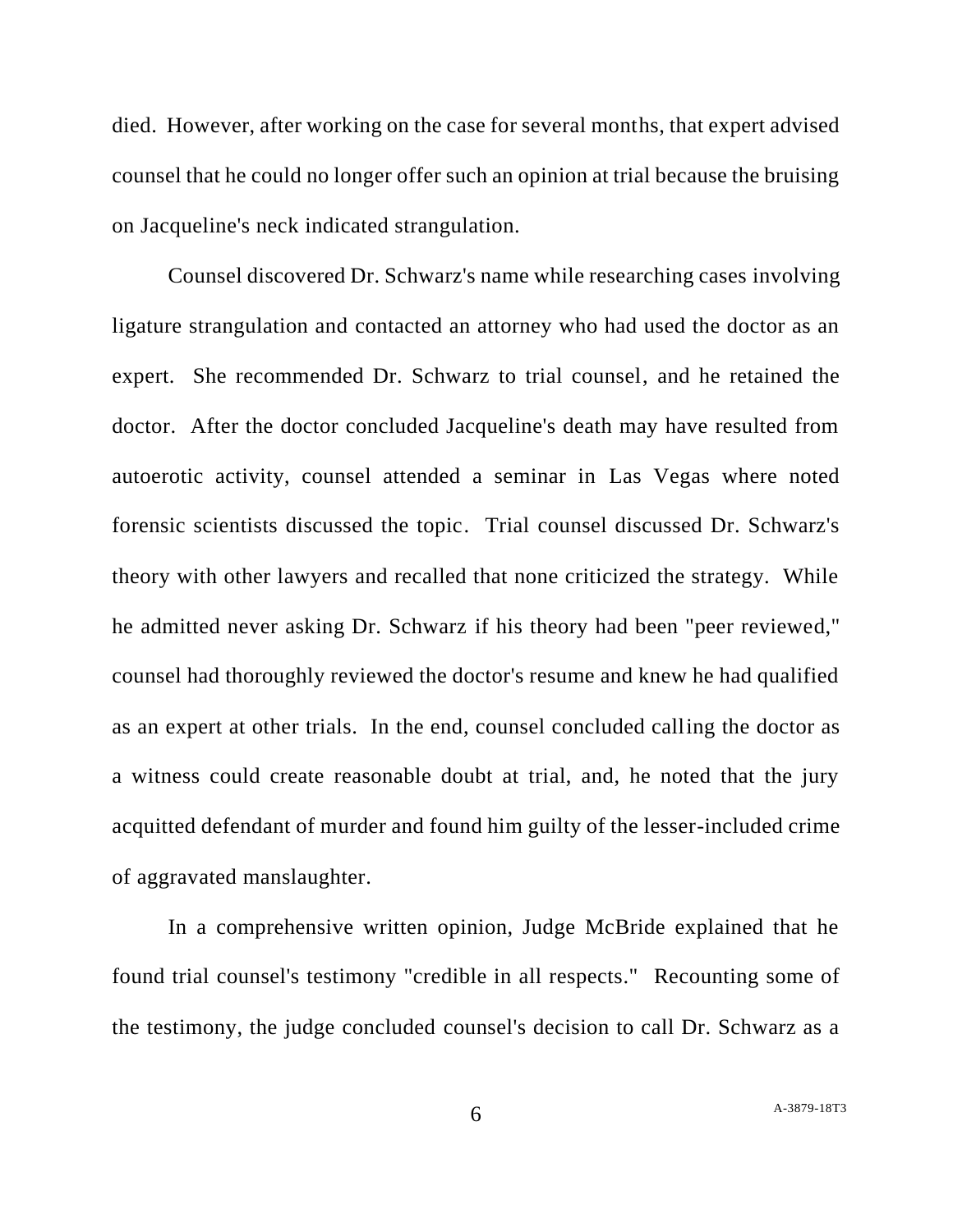witness at trial "reflected the reasoned exercise of professional judgement.]" The judge rejected the argument that counsel's failure to have Dr. Schwarz's opinion reviewed by peers demonstrated ineffective assistance, concluding that counsel had "adequately investigated the issues and made a strategic decision to proceed with full awareness of the relative risks and benefits." The judge further concluded that "there [was] not a reasonable probability that the outcome would have been different had the defense not presented to the jury Dr. Schwarz's autoerotic hanging theory." Judge McBride entered an order denying defendant's PCR petition, and this appeal followed.

Before us, assigned counsel raises a single issue, i.e., that trial counsel rendered ineffective assistance because he produced an expert witness at trial who testified "to an unprecedented theory . . . which had not been peerreviewed[.]" In his pro se supplemental brief, defendant raises several points for our consideration, which we discuss seriatim.

Having considered these arguments in light of the record and applicable legal standards, we affirm.

## I.

To establish an IAC claim, a defendant must satisfy the two-prong test formulated in Strickland v. Washington, 466 U.S. 668, 687 (1984), and adopted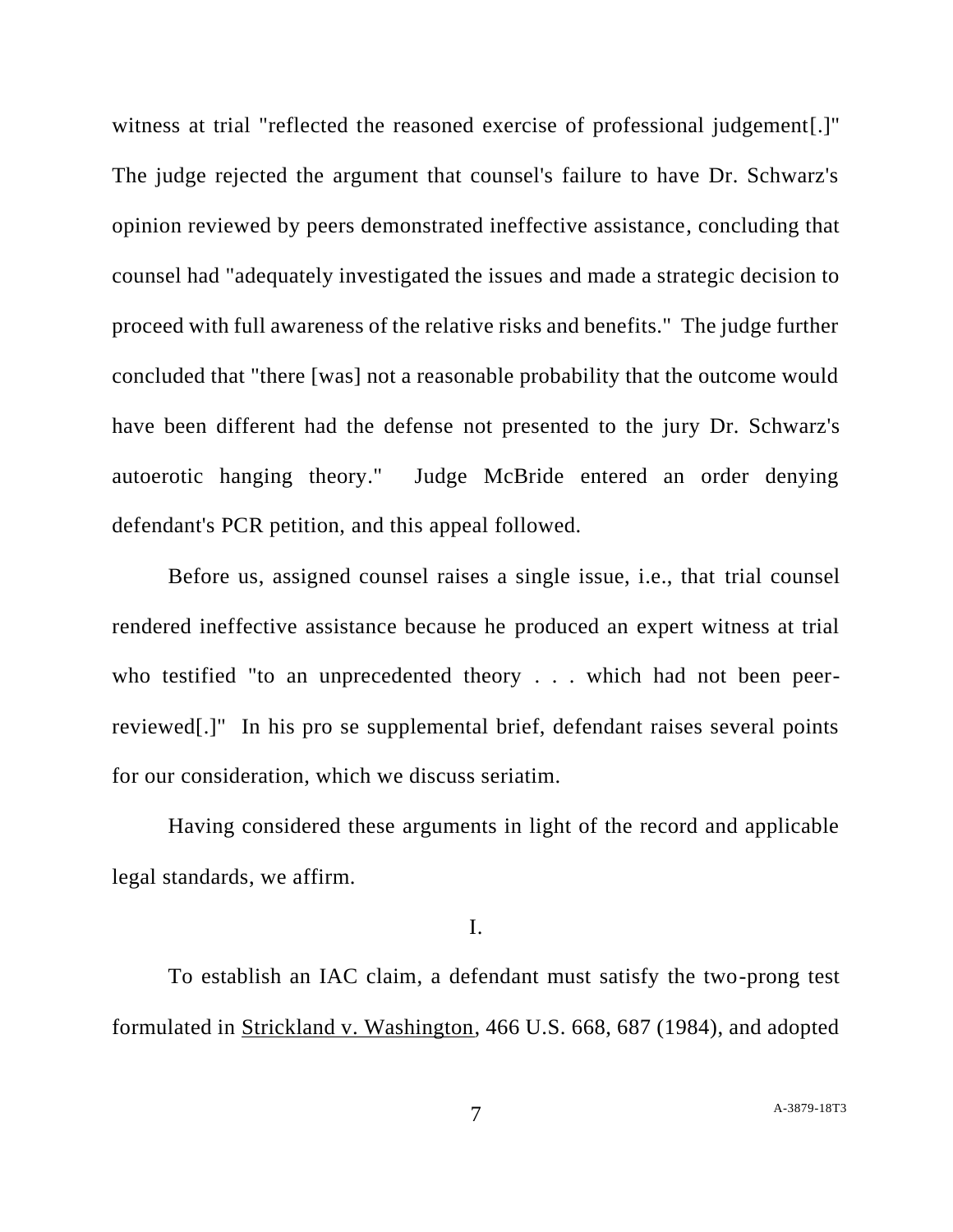by our Supreme Court in State v. Fritz, 105 N.J. 42, 58 (1987). First, he must show "that counsel made errors so serious that counsel was not functioning as the 'counsel' guaranteed . . . by the Sixth Amendment." Id. at 52 (quoting Strickland, 466 U.S. at 687). Second, a defendant must show by a "reasonable probability" that the deficient performance affected the outcome. Fritz, 105 N.J. at 58. "A reasonable probability is a probability sufficient to undermine confidence in the outcome." State v. Pierre, 223 N.J. 560, 583 (2015) (quoting Strickland, 466 U.S. at 694; Fritz, 105 N.J. at 52).

Importantly, "[o]ur standard of review is necessarily deferential to a PCR court's factual findings . . . that are supported by sufficient credible evidence in the record." State v. Nash, 212 N.J. 518, 540 (2013) (citing State v. Harris, 181 N.J. 391, 415 (2004)). We review de novo, however, the trial court's application of those facts to the legal principles involved. Harris, 181 N.J. at 416.

In assessing defendant's claim, we "give great deference to counsel's performance and must strongly presume that the attorney's conduct constituted reasonable professional assistance[,]" State v. Petrozelli, 351 N.J. Super. 14, 21– 22 (App. Div. 2002) (citing Strickland, 466 U.S. at 689), remaining wary to "avoid viewing the performance under the 'distorting effects of hindsight.'" State v. Norman, 151 N.J. 5, 37 (1997) (quoting Strickland, 466 U.S. at 689).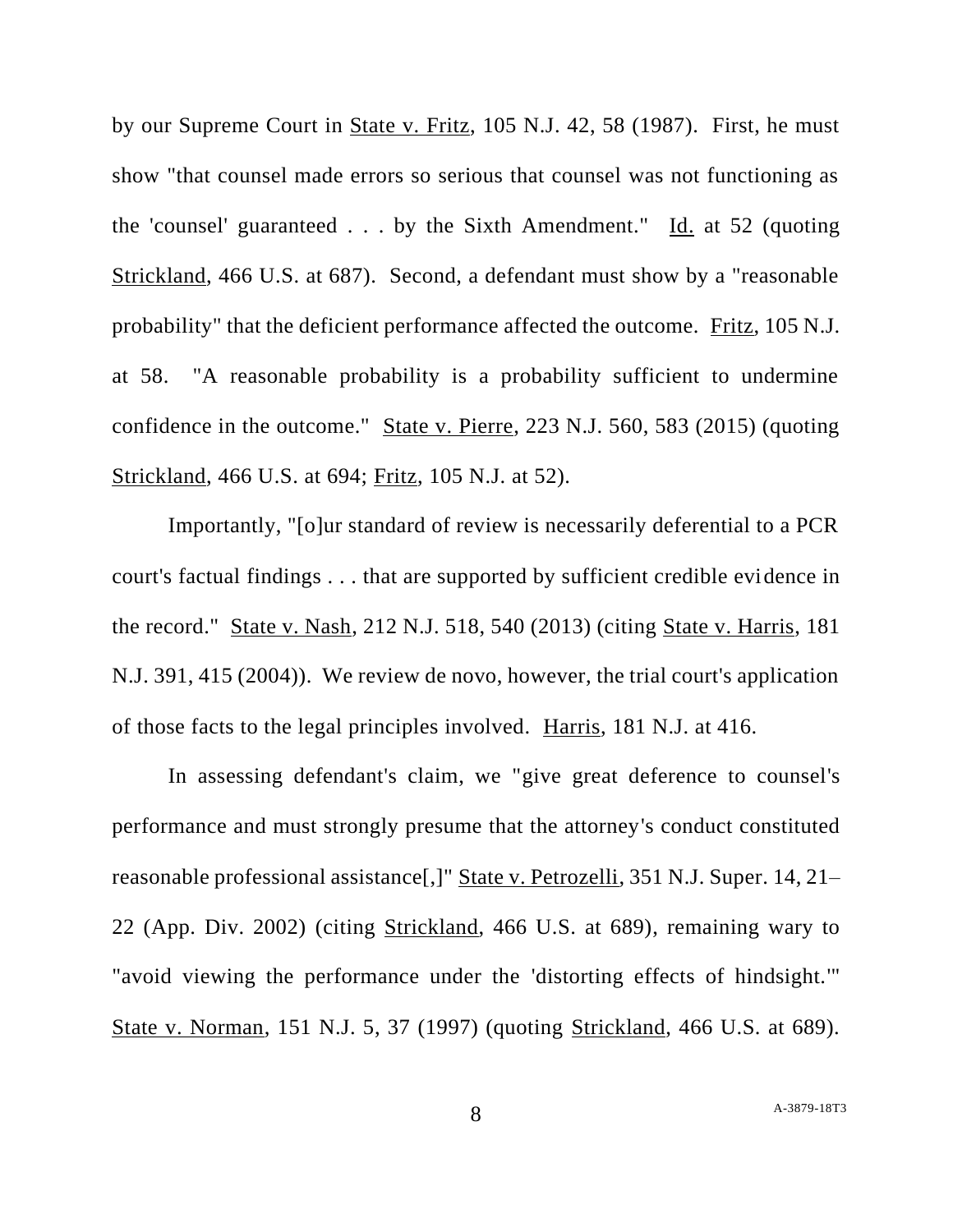"As a general rule, strategic miscalculations or trial mistakes are insufficient to warrant reversal 'except in those rare instances where they are of such magnitude as to thwart the fundamental guarantee of [a] fair trial.'" State v. Castagna, 187 N.J. 293, 314–15 (2006) (alteration in original) (quoting State v. Buonadonna, 122 N.J. 22, 42 (1991)). Counsel's "strategic choices made after thorough investigation of law and facts relevant to plausible options are virtually unchallengeable[.]" Strickland, 466 U.S. at 690.

Defendant contends that despite Judge McBride's factual findings, trial counsel's decision to produce Dr. Schwarz as a witness, knowing his theory would be attacked on cross-examination and had not been subjected to peer review, was presumptively per se ineffective assistance. See United States v. Cronic, 466 U.S. 648, 658 (1984). "[W]hen the level of counsel's participation makes the idea of a fair trial a nullity, no prejudice need be shown. It is presumed." State v. Davis, 116 N.J. 341, 352 (1989) (citing Cronic, 466 U.S. 648). "An example of the Cronic presumption would be a failure by counsel for the defendant to cross-examine a key prosecution witness." Ibid. (citing Cronic, 466 U.S. at 659).

As Judge McBride found, trial counsel spent countless hours working with Dr. Schwarz, provided him with the necessary information to formulate a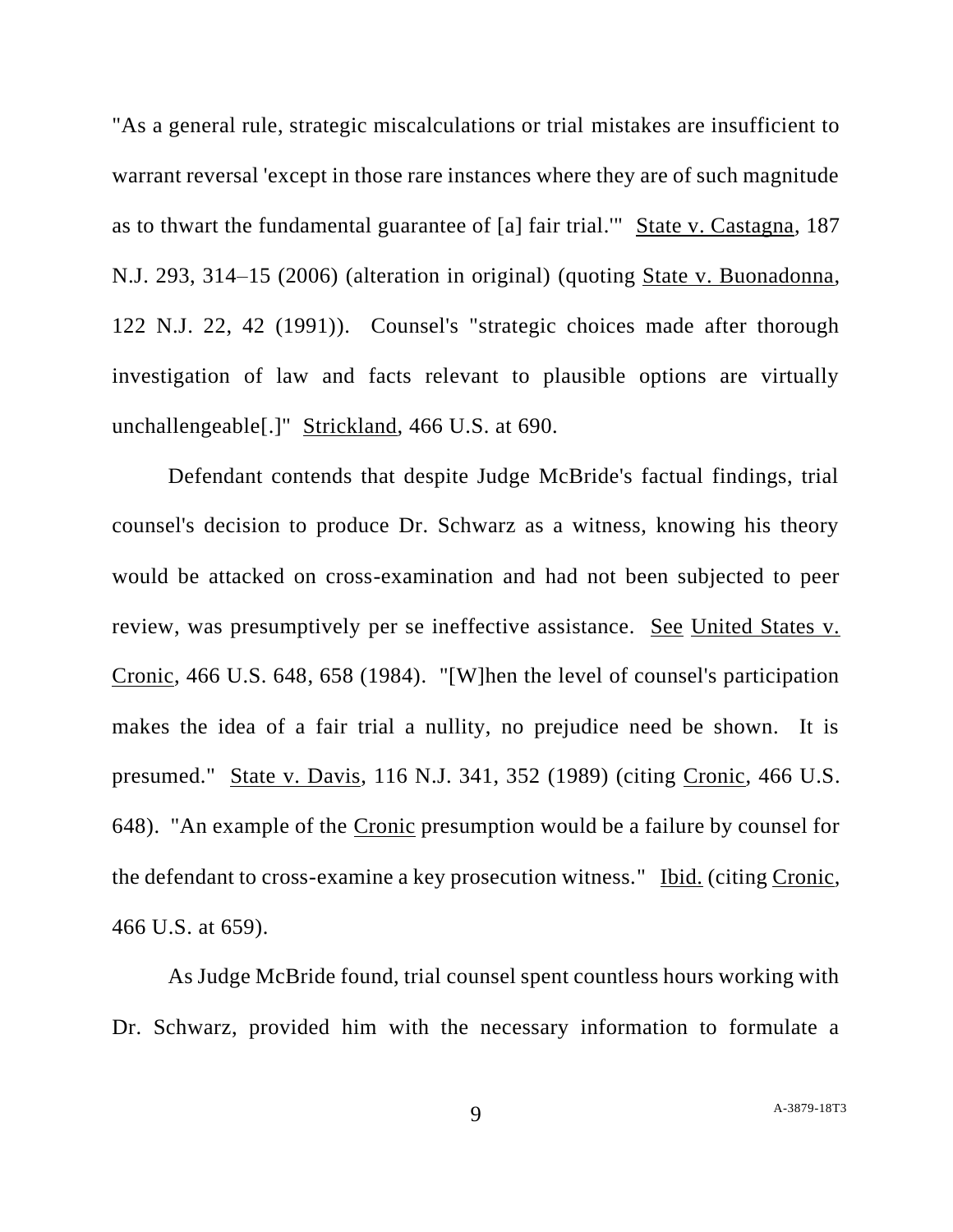defense, and independently researched the autoerotic strangulation theory. The forensic evidence adduced by the State was that Jaqueline died from ligature strangulation, and only she and defendant were home at the time. Defendant gave authorities conflicting versions of the evening's events, and, at one point, suggested a known intruder entered the home and mistook Jacqueline for defendant's mother, against whom the intruder bore a grudge. Henry I, slip op. at 2–12. Defendant's explanation for how his wife died — that she must have fallen, bruised her neck, and stopped breathing as a result — was unsupported by any objective fact or medical opinion.

"New Jersey courts . . . continue to evaluate the competence of experts within the framework of a defendant's claim of ineffective assistance of counsel." State v. DiFrisco, 174 N.J. 195, 244 (2002). The cognizable claim is not that the expert may have provided "substandard services[,]" but rather "the deficient performance that implicates a defendant's right . . . is the performance of counsel who obtained the expert's examinations or presented the evidence at trial." Ibid. We reject the claim that trial counsel's decision to call Dr. Schwarz as a witness and offer his expert opinion at trial was per se ineffective assistance.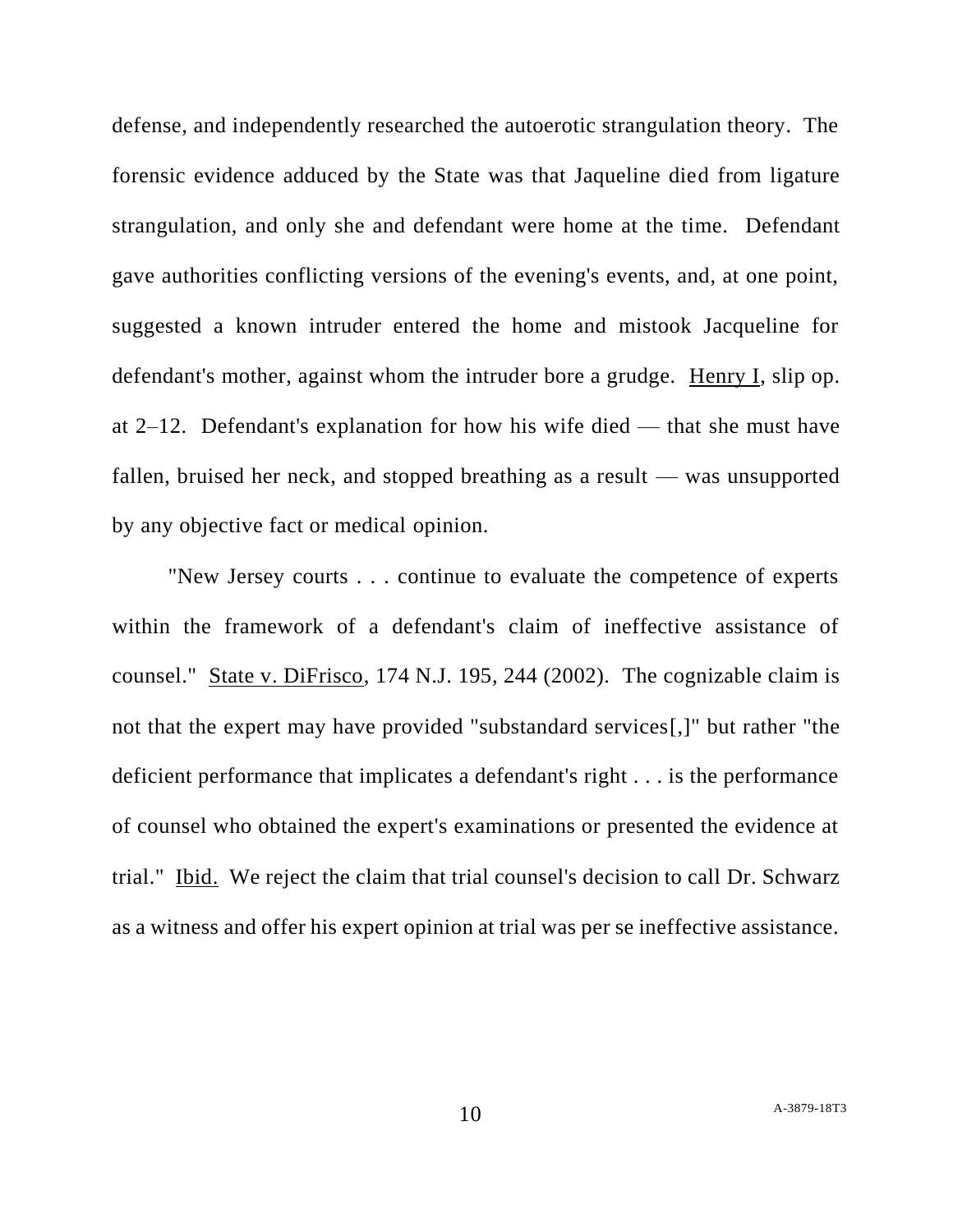II.

In his pro se supplemental brief, defendant contends he was entitled to a new trial based on newly-discovered evidence, i.e., Dr. Schwarz's affidavit and "scientific information and studies" he provided to Judge McBride in his submissions.<sup>2</sup> He also argues that Dr. Schwarz's affidavit alone was sufficient to justify a new trial. We disagree.

A party is entitled to a new trial based on newly discovered evidence if the evidence is "(1) material to the issue and not merely cumulative or impeaching or contradictory; (2) discovered since the trial and not discoverable by reasonable diligence beforehand; and (3) of the sort that would probably change the jury's verdict if a new trial were granted." Carter, 85 N.J. at 314. Prongs one and three are "inextricably intertwined." Nash, 212 N.J. at 549. "'[E]vidence [that] would shake the very foundation of the State's case and almost certainly alter the earlier jury verdict' could not be categorized as 'merely cumulative.'" Ibid. (quoting State v. Ways, 180 N.J. 171, 189 (2004) (second alteration in original). "The power of the newly discovered evidence to alter

<sup>&</sup>lt;sup>2</sup> The referenced "scientific information and studies" are not part of the appellate record. However, defendant's pro se brief supplies his summary of the information, which he claimed supported a finding that Jacqueline's death was caused by "the accidental activation of the carotid sinuses and the vagus nerve resulting in a traumatic carotid sinus reflex death."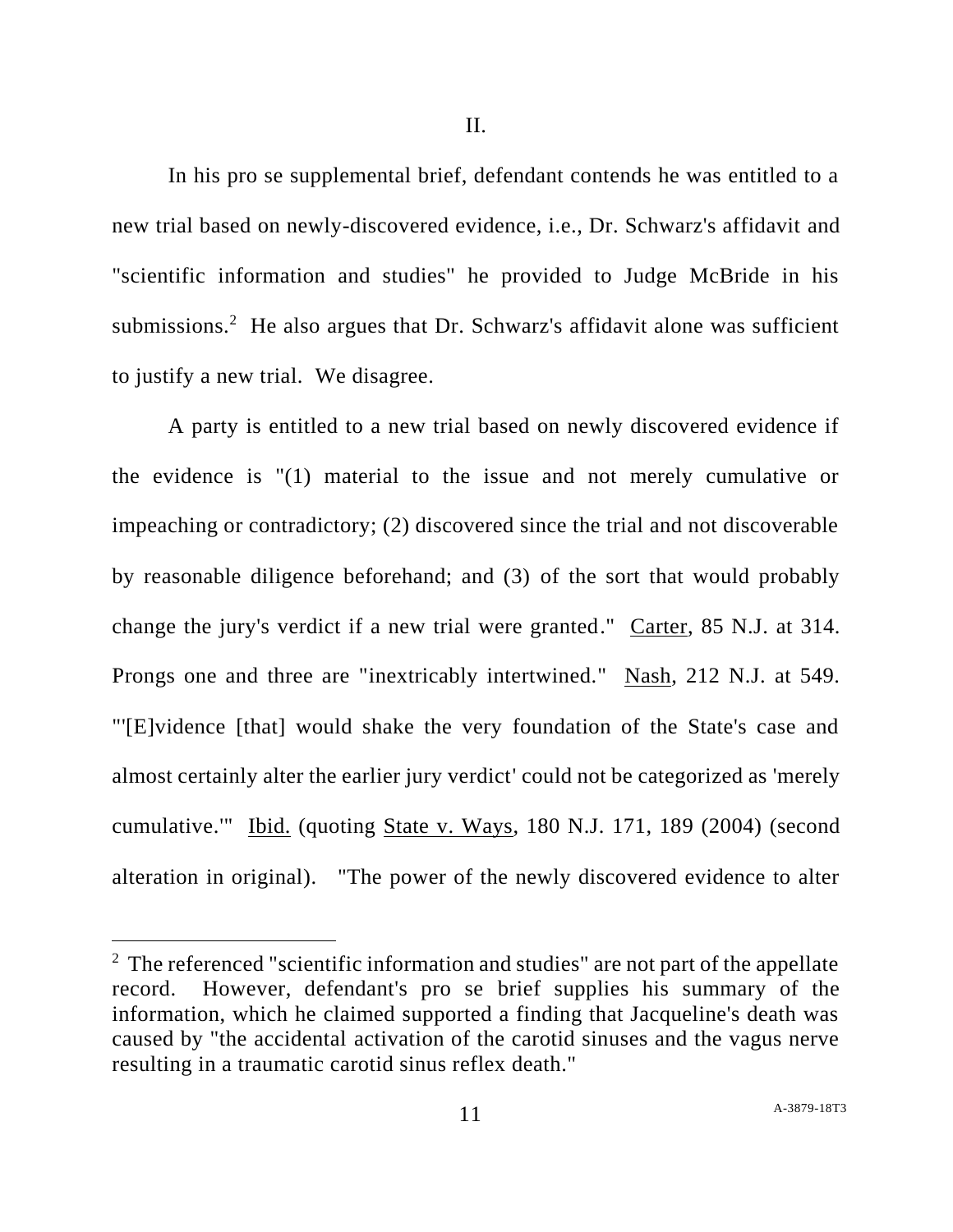the verdict is the central issue, not the label to be placed on that evidence." Id. at 549–50 (quoting Ways, 180 N.J. at 191–92).

Here, we agree with Judge McBride that Dr. Schwarz's affidavit was little more than a contradiction of his original opinion about the cause of Jacqueline's death. The affidavit provided no support for the doctor's new opinion that Jacqueline died "of accidental blow to the neck," other than discussions he had with unnamed forensic pathologists in Israel. This lack of specificity also undermined Dr. Schwarz's assertion that this new opinion was dependent on "the continuing evolution of forensic science," implying, without any support, that the facts and data that were the bases for the new opinion could not have been discovered by the exercise of reasonable diligence beforehand. Moreover, defense counsel testified that he, defendant and Dr. Schwarz discussed the very theory the doctor now espoused — Jacqueline died after falling and striking the sharp end of a bookcase — before trial, and Dr. Schwarz rejected it.

Judge McBride did not specifically address the medical articles defendant supplied prior to the PCR remand. Nevertheless, Dr. Schwarz's affidavit makes no reference at all to the articles defendant now asserts support the opinion. In other words, none of the scholarly medical literature that defendant produced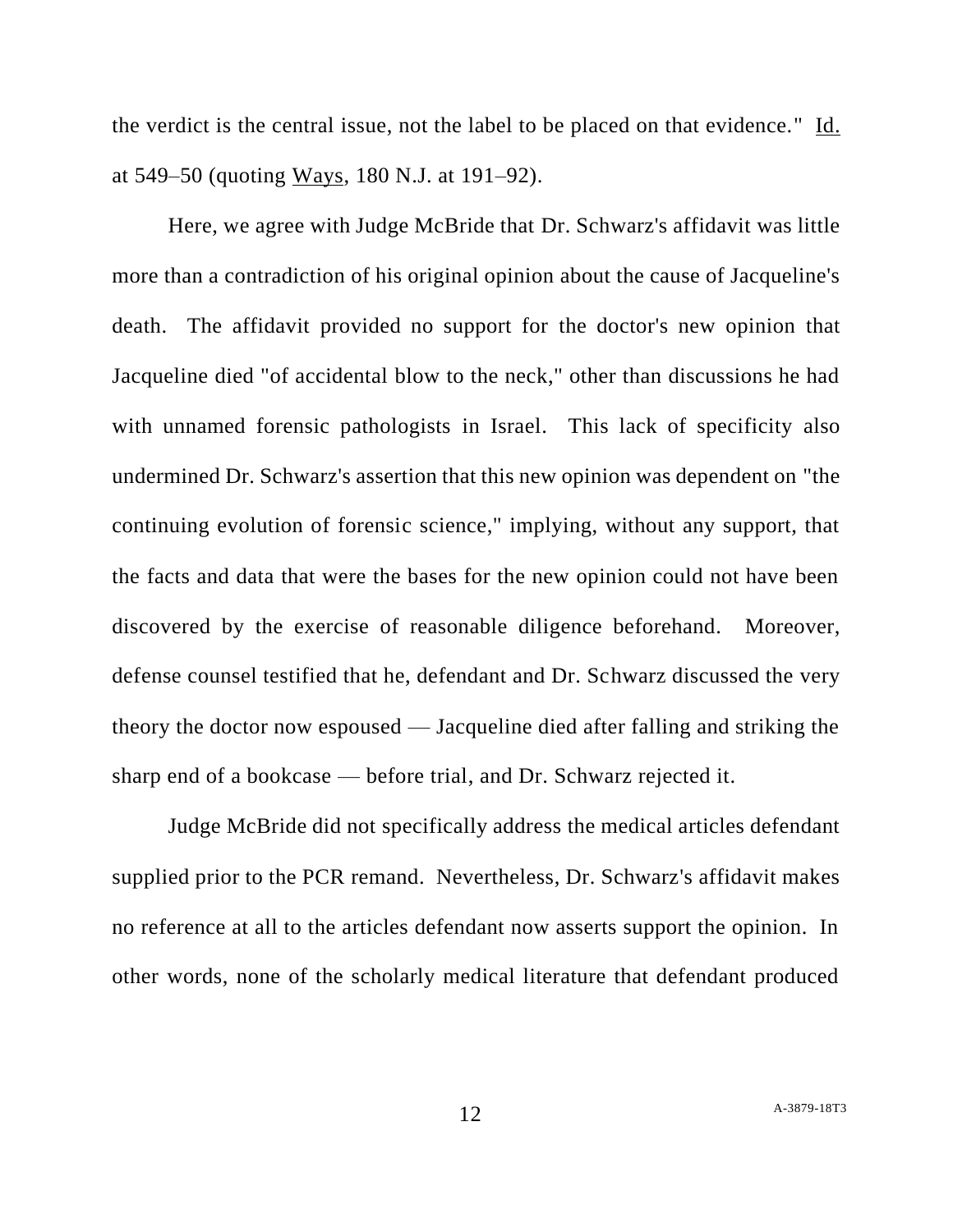was necessarily endorsed by the doctor as being applicable to this case. And, defendant offered no other expert medical opinion to provide this connection.

We also reject defendant's corollary argument, specifically that the affidavit alone was sufficiently detailed to meet the three prongs of the new trial standard. In Behn, which Judge McBride relied upon, the State's ballistics expert, an FBI agent, testified at trial that the lead fragments inside the victim's body came from the same lead bullets the defendant possessed. 375 N.J. Super. at 419. On PCR, the defendant supplied specific citation to scientific research conducted post-trial, as well as a detailed affidavit from the FBI's retired chief forensic metallurgist that demonstrated the FBI's testing was "flawed and scientifically invalid." Id. at 425. We concluded that this new evidence was of such a caliber that it "would have effectively neutralized the testimony" of the trial expert and ordered a new trial. Id. at 433. The paucity of information in Dr. Schwarz's affidavit, compared with that supplied by the experts in Behn, demonstrates why this argument requires no further discussion in a written opinion.  $R.2:11-3(e)(2)$ .

In the remaining points of his pro se submission, defendant argues that the opinions offered by both Dr. Hoyer and Dr. Schwarz at trial as to the cause of death — ligature strangulation versus autoerotic ligature strangulation — were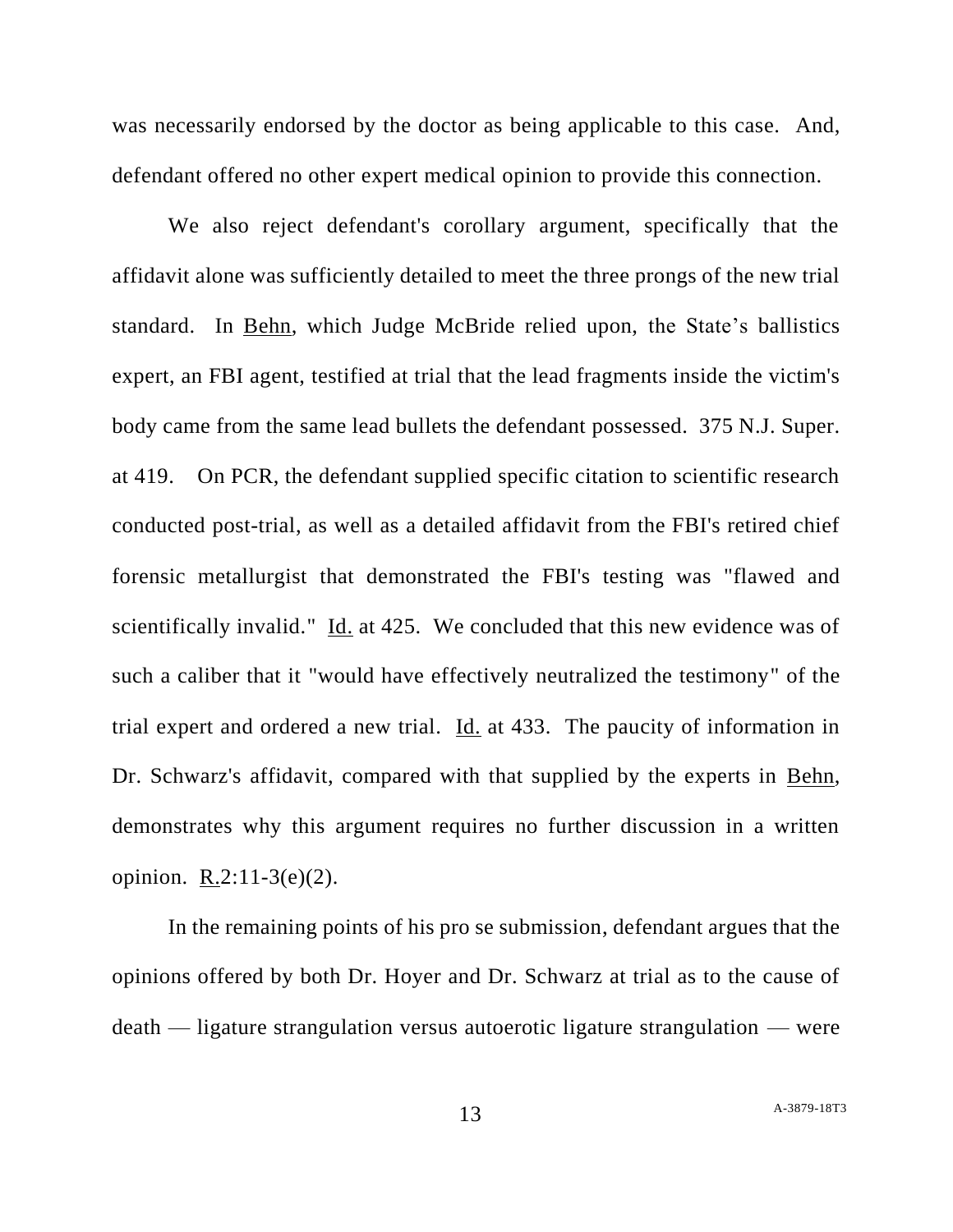not based upon generally accepted principles in the forensic science community. See In re Accutane Litig., 234 N.J. 340, 349 (2018) (discussing standards for admissibility of expert scientific evidence under Frye v. United States, 293 F. 1013 (D.C. Cir. 1923), and Daubert v. Merrell Dow Pharms., Inc., 509 U.S. 579 (1993)). Defendant's pro se supplemental brief goes to great length to point out the shortcomings of both opinions based on the trial evidence and citations to various medical literature.

However, certainly as it relates to Dr. Hoyer, a challenge to the admissibility of his trial testimony could have been raised on direct appeal but was not. It is therefore barred from PCR review.  $R_1$  3:22-4. And, as already noted, any challenge to the competency of Dr. Schwarz's trial testimony has already been addressed in the context of defendant's IAC claims. See DiFrisco, 174 N.J. at 244.

Defendant also contends he met the **Strickland/Fritz** standard and demonstrated ineffective assistance of trial counsel requiring reversal of his conviction and a new trial. We have already addressed that argument and it requires no further discussion. R. 2:11-3(e)(2).

Lastly, defendant argues Judge McBride erred by not conducting an evidentiary hearing that included Dr. Schwarz's testimony. He notes that prior